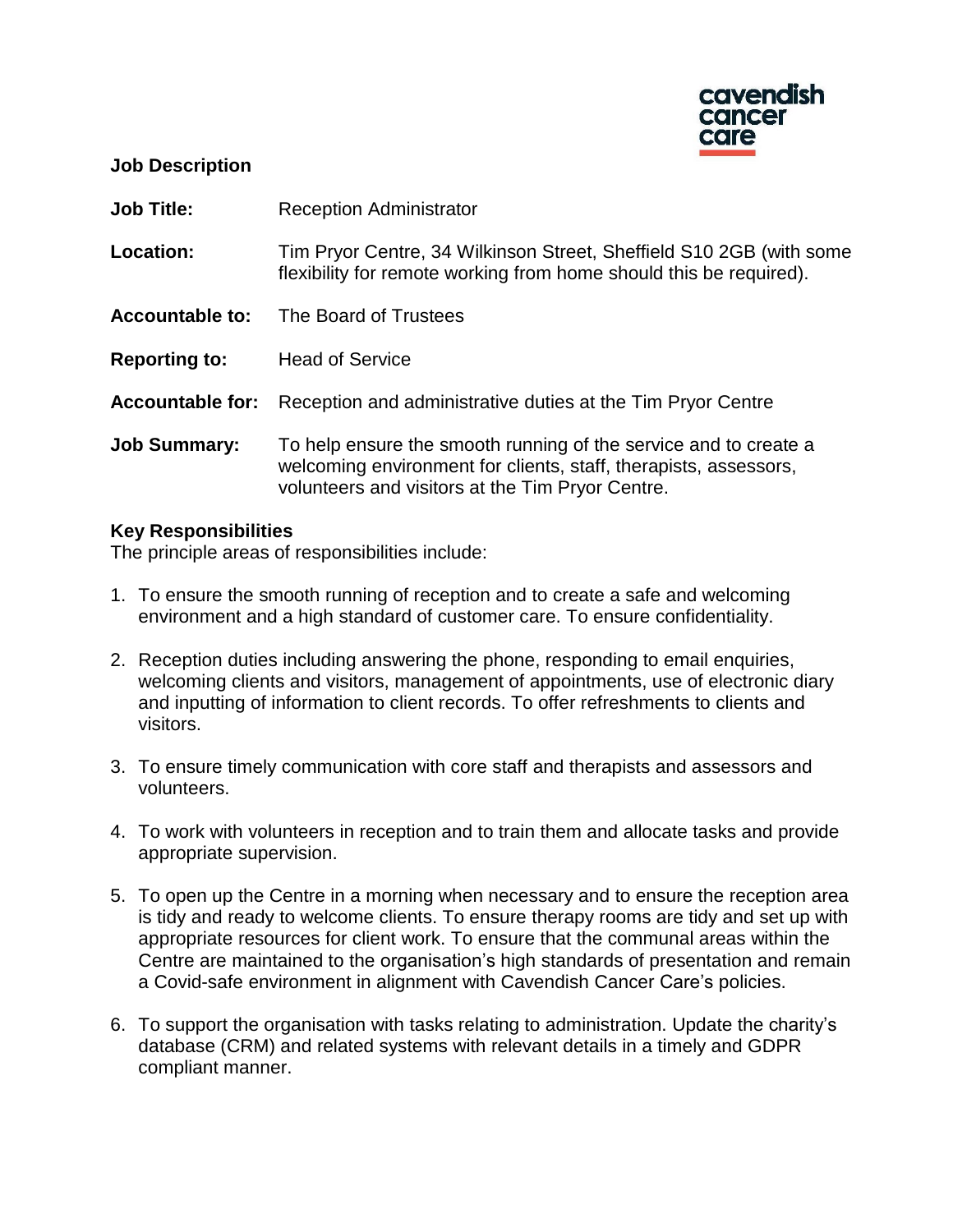- 7.To comply with all Cavendish Cancer Care's policies and procedures and to act in a professional manner at all times.
- 8.To protect the good name and reputation of Cavendish Cancer Care by every reasonable means.
- 9.Any other reasonable duties as agreed with the Head of Service and as needed to support the work of this small, local charity.

# **Person Specification**

## **Essential**

- Experience of working in reception
- Proficiency and professionalism in face to face interaction with members of the public
- Ability to deal with people who may be vulnerable and distressed
- Adherence to the need for strict confidentiality
- Exceptionally well organised with the ability to manage multiple tasks effectively
- Excellent written and verbal communication skills
- Ability to work both independently and as part of a team
- Strong IT skills and sound working knowledge of MS Word, Excel package
- Attention to detail and accuracy
- Good timekeeping
- To work with honesty and integrity at all times
- First Aid qualification or able to undertake appropriate training

## **Desirable**

- Previous experience in a health, social care or charitable sector setting
- Previous experience working alongside volunteers
- Previous experience working in an office
- Ability to respond flexibly to any situation that arises

## **Key Deliverables**

- To become an effective and fully integrated member of the service team
- High standard of customer care maintained
- Data inputted accurately and in a timely manner
- All data and client interactions promptly recorded on the electronic diary and in the CRM/database in line with GDPR